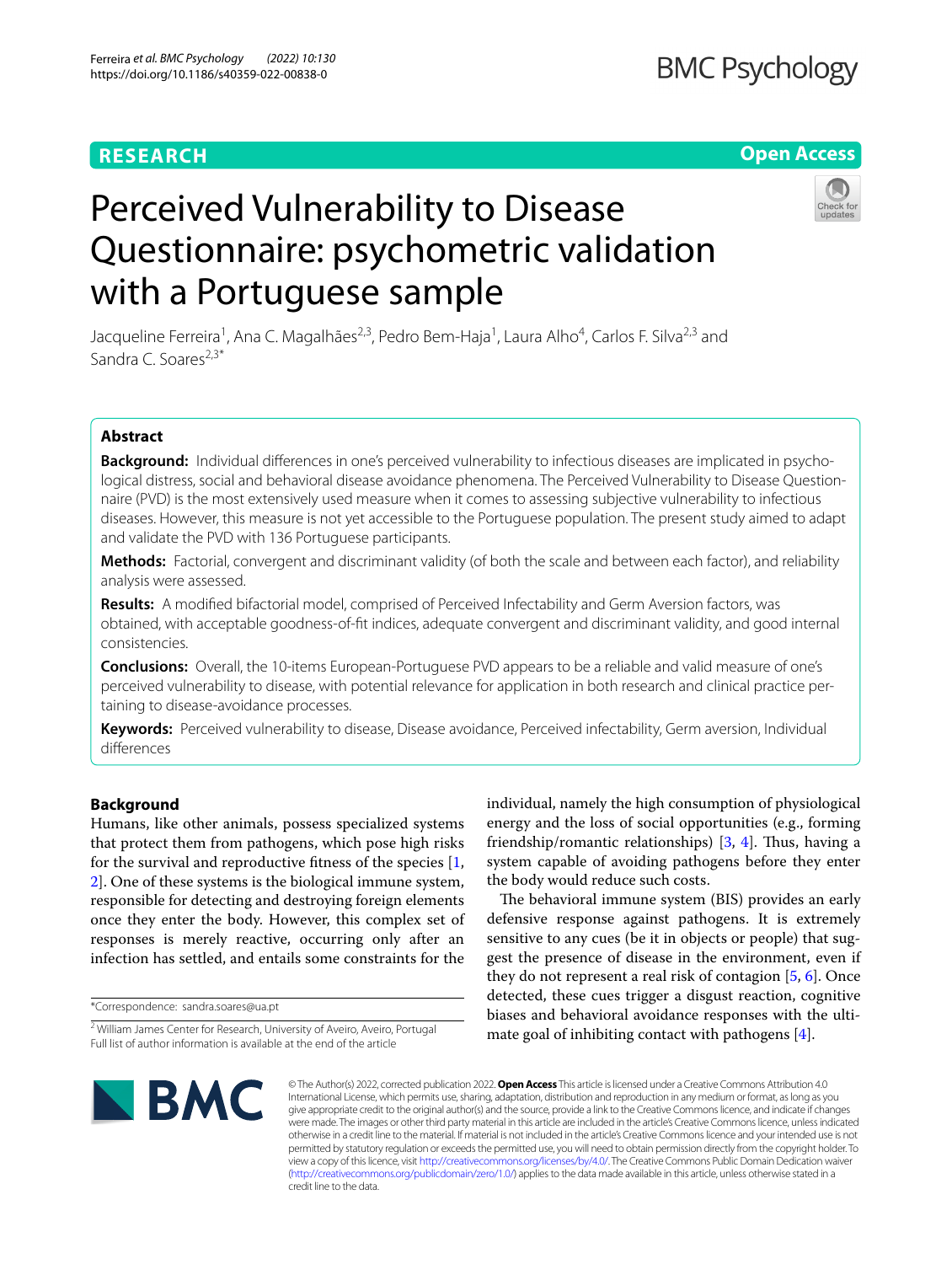The intensity of these responses is influenced not only by the salience of disease cues, but also by individual differences. For instance, Mortensen et al. [\[7\]](#page-9-4) showed that a high disease salience (disease versus neutral prime) can temporarily infuence individual's personality traits by making them perceive themselves as less extroverted and open to experience. These traits reflect less willingness to engage in social interactions, a response closely linked to the BIS. Moreover, these efects were more prominent in individuals who perceived themselves as more vulnerable to disease. This is in line with one assumption of the BIS, which states that individuals who are—or merely perceive themselves to be—more vulnerable to infection, display stronger aversive responses towards pathogen-connoting stimuli [[5](#page-9-2)].

Diferent types of self-report instruments used to assess perceived vulnerability to disease exist, but only one reliably measures individual diferences in perceived vulnerability to infectious diseases. For instance, measures of disgust sensitivity can be used to that end, but these tend to focus on a broad range of stimuli of which only a subset are directly relevant to disease transmission. Likewise, instruments designed to assess hypochondria and other health-relevant anxieties involve several potential health problems, not only infectious diseases  $[8]$  $[8]$ . Thus, while these measures can be used to infer perceived vulnerability to disease, they are not specifc to infectious diseases, unlike the Perceived Vulnerability to Disease Questionnaire (PVD).

The PVD is widely used and was first introduced by Park et al. [\[9](#page-9-6)]. Throughout the years, it underwent multiple revisions (14 to 19 items) until Duncan and collaborators [[8\]](#page-9-5) developed and validated a 15-item version of the scale, which assesses one's beliefs about personal susceptibility to and emotional discomfort associated with a potential contagion from infectious diseases. This version has shown good psychometric properties and can be used with the general population.

Studies using the PVD have been consistently showing that individuals chronically concerned about disease transmission seem to be more sensitive to cues heuristically associated with disease and, consequently, tend to adopt more overt discriminant behaviors towards others perceived as having a poor health status, like the obese, the elderly or people with physical disabilities  $[9-11]$  $[9-11]$ . They also tend to show more ethnocentric and xenophobic attitudes against strangers  $[12, 13]$  $[12, 13]$  $[12, 13]$  $[12, 13]$ . Thus, despite the protective role of the BIS, it also seems to contribute to aversive responses towards people associated with a risk for contagion [\[2](#page-8-1), [3](#page-9-0)]. Furthermore, while perceived vulnerability to disease leads people to engage more fully in proactive preventative behaviors, especially benefcial when the risk of contagion is high (e.g., Covid-19 pandemic), it has also been associated with considerable psychological distress, increasing both anxiety and depression levels [\[14](#page-9-10), [15\]](#page-9-11). However, no instrument to measure the perceived vulnerability to infectious diseases exists for the Portuguese population.

Understanding how this variable contributes to the inhibition of social interactions can be helpful for the development of better social strategies aimed at dealing not only with negative behaviors (e.g., stigmatization or prejudice) against people who are (or appear to be) ill, but also with the increased psychological distress felt by those who regard themselves as more susceptible to diseases. Hence, this instrument has potential relevance for application in both research and clinical practice pertaining to disease-avoidance processes. With this in mind, the main goal of this study was to adapt and validate the PVD for the Portuguese population.

# **Methods**

# **Participants**

One-hundred ninety-fve participants, aged between 18 and 65 years (155 women,  $M = 26.16$ , SD = 8.86) from three Portuguese Universities voluntarily flled the online protocol. Fifty-nine were excluded because they did not fully complete it. The final sample included 136 participants (109 women,  $M = 27.01$ , SD = 9.77).

# **Instruments**

The Perceived Vulnerability to Disease Questionnaire (PVD) [\[8](#page-9-5)], a 15-item seven-points scale (one="Strongly Disagree" to seven="Strongly Agree") with two factors, "Perceived Infectability" (PI) and "Germ Aversion" (GA), was completed.

Participants also completed the Disgust Propensity and Sensitivity Scale-Revised (DPSS-R) [\[16](#page-9-12)], a 11-item fve-points scale divided into two subscales: "Disgust Propensity" and "Disgust Sensitivity"; the Disgust Scale-Revised (DS-R) [\[17\]](#page-9-13), a 27-item five-points scale measuring disgust in three dimensions: "Core Disgust", "Animal-reminder Disgust" and "Contamination-based Disgust"; the Maudsley Obsessive Compulsive Inventory (MOCI)  $[18]$  $[18]$ , with 30 true/false items measuring obsessive–compulsive symptoms in three subscales: "Doubting and Rumination", "Checking" and "Cleaning"; the Spider Phobia Questionnaire-Revised (SPQ-R15) [\[19](#page-9-15)], with 15 true/false items measuring fear and avoidance of spiders; the Minnesota Multiphasic Personality Inventory–2 Hypochondria subscale (MMPI-2 Hs) [\[20](#page-9-16)], with true/false items assessing hypochondria symptoms and physical well-being; and the NEO-Five Factor Inventory (NEO-FFI) [[21\]](#page-9-17), a 60 yes/no measure assessing Neuroticism, Extraversion, Openness, Agreeableness and Conscientiousness.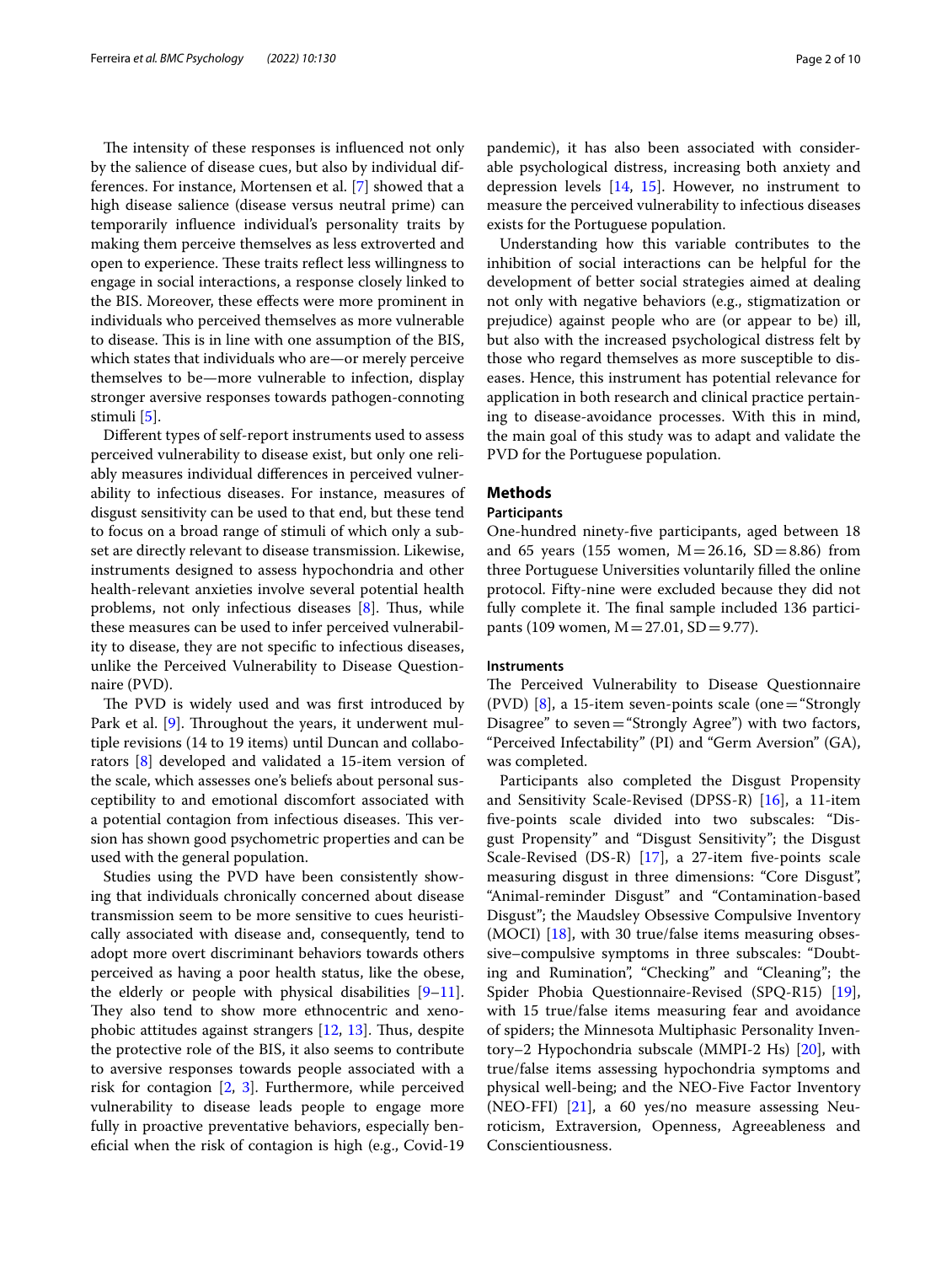# **Procedure**

The PVD was adapted to Portuguese using the translation/back-translation methodology [[22\]](#page-9-18). First, it was translated into European-Portuguese by two bilingual individuals and reviewed by a highly profcient in English researcher. Afterwards, it was submitted to a think-aloud procedure, back-translated by a bilingual researcher and sent to the original authors for fnal approval of the Portuguese version.

The entire protocol was available online. The access link was sent to three Universities and divulged through their staf/student mailing lists. All participants were asked to read the instructions, provide informed consent and fll out the scales and sociodemographic information.

# **Statistical Analysis**

All analysis were performed using R  $[23]$  $[23]$ . The following packages were used: highr [\[24](#page-9-20)], rio [\[25](#page-9-21)], psych [\[26](#page-9-22)], GPArotation [[27](#page-9-23)], EFAtools [\[28](#page-9-24)], readxl [\[29](#page-9-25)] and lavaan [[30\]](#page-9-26). See Additional file [1](#page-8-2) for a more detailed analysis outline and additional results.

Mardia's Test was performed to assess multivariate normality of the sample [[31\]](#page-9-27) and the Jöreskog and Sörbom [[32,](#page-9-28) p. 171] equation (see below) to verify the adequacy of the sample size for the factor analysis.

Number of Participants = 
$$
\frac{(p+1)(p+2)}{2}
$$

where *p* is the number of observed variables.

Construct validity was evaluated by calculating its three sub-components: Factorial, convergent and discriminant validity. Since versions from diferent countries show inconsistent factorial structures, an Exploratory Factor Analysis (EFA) followed by a Confrmatory Factor Analysis (CFA) using weighted least-square-mean and variance adjusted estimator (WLSMV) were conducted. Several CFAs were compared to verify the factor structure that best fits the data. The overall goodness-offt was assessed using the following indexes and cut-of points for "good adjustment": Chi-square ( $\chi^2$ ); Comparative Fit Index (CFI; 0.90≤CFI≤0.95); Tucker-Lewis Index (TLI;  $0.90 \leq$ TLI ≤0.95); Root Mean Square Error of Approximation (RMSEA;  $0.05 \leq$ RMSEA  $\leq$ 0.70);  $P[rmsea \leq 0.05]$ ; and Standardized Root-Mean-Residual  $(SRMR; SRMR < 0.80)$  [[33\]](#page-9-29).

Convergent and discriminant validity between the two PVD factors, and of the scale, were assessed using the Fornell and Larcker [\[34](#page-9-30)] method and the correlational method, respectively. Thus, to show convergent validity of the scale, positive and signifcant Spearman correlations between PVD factors and both DPSS-R subscales, DS-R (total score, Core Disgust and Contamination-based Disgust subscales), MOCI, MMPI-2 Hs and NEO-FFI Neuroticism were expected. Particularly, a stronger correlation between GA and disgust propensity (i.e., DPSS-R Disgust Propensity, and DS-R subscales, especially Contamination-based Disgust), GA and MOCI, and PI and MMPI-Hs were expected. Conversely, discriminant validity of the scale was expected to result in low or nonsignifcant correlations between PVD factors and DS-R Animal-reminder Disgust subscale, SPQ-R15 and NEO-FFI subscales (except Neuroticism).

Considering the ordinal nature of the data, a reliability analysis using Ordinal Cronbach's alpha, based on polychoric correlation, was performed to test the internal consistency of the factors.

# **Results**

Mardia's test showed that data is not multivariate normal, g1p=34.23,  $\chi$ Skew=1243.78,  $p < 0.001$ ; g2p=281.09,<br>ZKurtosis=8.53,  $p < 0.001$ ;  $\chi$ SMSkew=1263.08,  $\chi$ SMSkew=1263.08, *p*<0.001. Sample size was considered adequate for factorial analysis.

# **Factorial validity**

Bartlett's test of sphericity was signifcant,  $\chi^2(105) = 599.93$ ,  $p < 0.001$ , and the Kaiser–Meyer–Olkin Measure of Sampling Adequacy (KMO) analysis returned a value of 0.81 for the overall matrix, and values between 0.65 and 0.96 for all variables. Both indicators support factor analysis as a useful approach to the data.

Parallel analysis with unweighted least-squares estimator (ULS) indicated that three factors should be retained (see Fig. [1](#page-3-0)). However, only two principal factor eigenvalues reached values greater than 1 or 0.7 (old and new Keiser Criterion, respectively). Moreover, Hull method with CFI and RMSEA, and lower bound of RMSEA 90% CI, also support a two-factor retention. Given these results and the conceptual framework surrounding the bifactorial structure of the original scale, a two-factor solution was extracted.

An EFA with Promax rotation using ULS estimator was performed. Factor loadings and respective  $\mathbb{R}^2$ , Uniqueness and Complexity by factor are shown in Table [1.](#page-3-1)

The two-factor solution accounted for 37% of the variance, with the PI factor explaining 18% and the GA factor 19% of the variance. The inter-factor correlation was 0.35. Interestingly, this factorial solution mimics the twofactor solution expected and postulated in the literature (e.g., [[8\]](#page-9-5)), with the highest loading of each item saturated in the theoretically correct factor.

Items Q2, Q6, Q9 and Q13 registered low loadings for the sample size  $( $0.50$ )$  and some also showed crossloadings with complexity and/or CL ratio values above those recommended [\[35,](#page-9-31) [36](#page-9-32)]. Despite an acceptable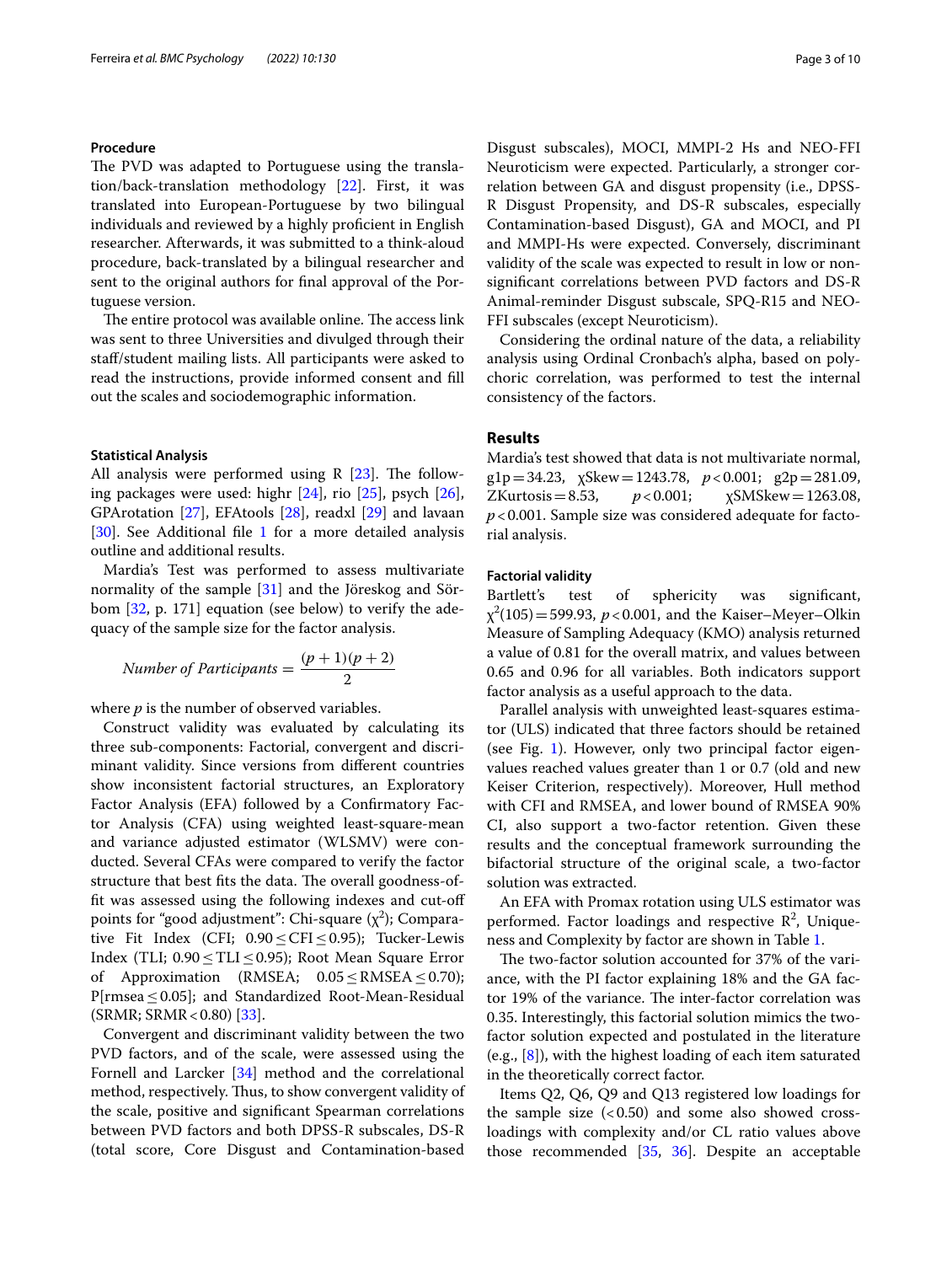

<span id="page-3-1"></span><span id="page-3-0"></span>Table 1 Factor loadings and respective R<sup>2</sup>, uniqueness and complexity values

|                | Factor      |                      | $R^2$ | <b>Uniqueness</b> | Complexity | <b>CL Ratio</b>   |  |
|----------------|-------------|----------------------|-------|-------------------|------------|-------------------|--|
|                | F1(PI)      | F2(GA)               |       |                   |            |                   |  |
| Q1             | $-0.09$     | 0.68                 | 0.43  | 0.57              | 1.0        | 7.6               |  |
| Q2             | $0.43^{LL}$ | 0.31                 | 0.38  | 0.62              | 1.8        | 1.4 <sup>CL</sup> |  |
| Q3             | $-0.15$     | 0.57                 | 0.29  | 0.71              | 1.1        | 3.8               |  |
| ${\mathbb Q}4$ | 0.01        | 0.60                 | 0.37  | 0.63              | 1.0        | 60                |  |
| Q <sub>5</sub> | 0.55        | $-0.30$              | 0.28  | 0.72              | 1.6        | 1.8 <sup>CL</sup> |  |
| <u>Q6</u>      | $0.44^{LL}$ | 0.04                 | 0.21  | 0.79              | 1.0        | 11                |  |
| Q7             | 0.01        | 0.68                 | 0.47  | 0.53              | 1.0        | 68                |  |
| Q8             | 0.84        | $-0.13$              | 0.64  | 0.36              | 1.1        | 6.5               |  |
| Q <sub>2</sub> | 0.01        | $0.41^{LL}$          | 0.17  | 0.83              | 1.0        | 41                |  |
| Q10            | 0.58        | 0.22                 | 0.47  | 0.53              | 1.3        | 2.6               |  |
| Q11            | 0.00        | 0.57                 | 0.33  | 0.67              | 1.0        | 57                |  |
| Q12            | 0.70        | 0.01                 | 0.49  | 0.51              | 1.0        | 70                |  |
| Q13            | 0.19        | $0.38$ <sup>LL</sup> | 0.23  | 0.77              | 1.5        | $2^{\text{CL}}$   |  |
| Q14            | 0.59        | 0.07                 | 0.38  | 0.62              | 1.0        | 8.4               |  |
| Q15            | 0.05        | 0.59                 | 0.37  | 0.63              | 1.0        | 11.8              |  |

Items corresponding to each factor are listed according to the strength of their factor loading

Items deemed problematic are underlined

The results marked in bold correspond to the highest factor loading value per item, complexity and CL ratio values above the recommended, evidencing crossloading

PI, perceived infectability; GA, germ aversion; CL ratio, primary/secondary loading; LL, loading below 0.5; CL, cross-loading

primary loading, item Q5 showed inadequate complexity and CL ratio, evidencing cross-loading. An average EFA with diferent oblique rotation models was performed to ensure elimination decision. Visual analysis of loadings distribution suggested an absence of major fuctuations (see Fig. [2\)](#page-4-0). Although visually adequate, the ratio between loadings in item Q5 is still below the recommended  $( $0.03$ ) [36]$  $( $0.03$ ) [36]$ 

Furthermore, two Polytomous Item Response Theory analysis using generalized partial credit model—one for each factor—were performed (see Table [2](#page-4-1)). Results showed that the fve aforementioned items reached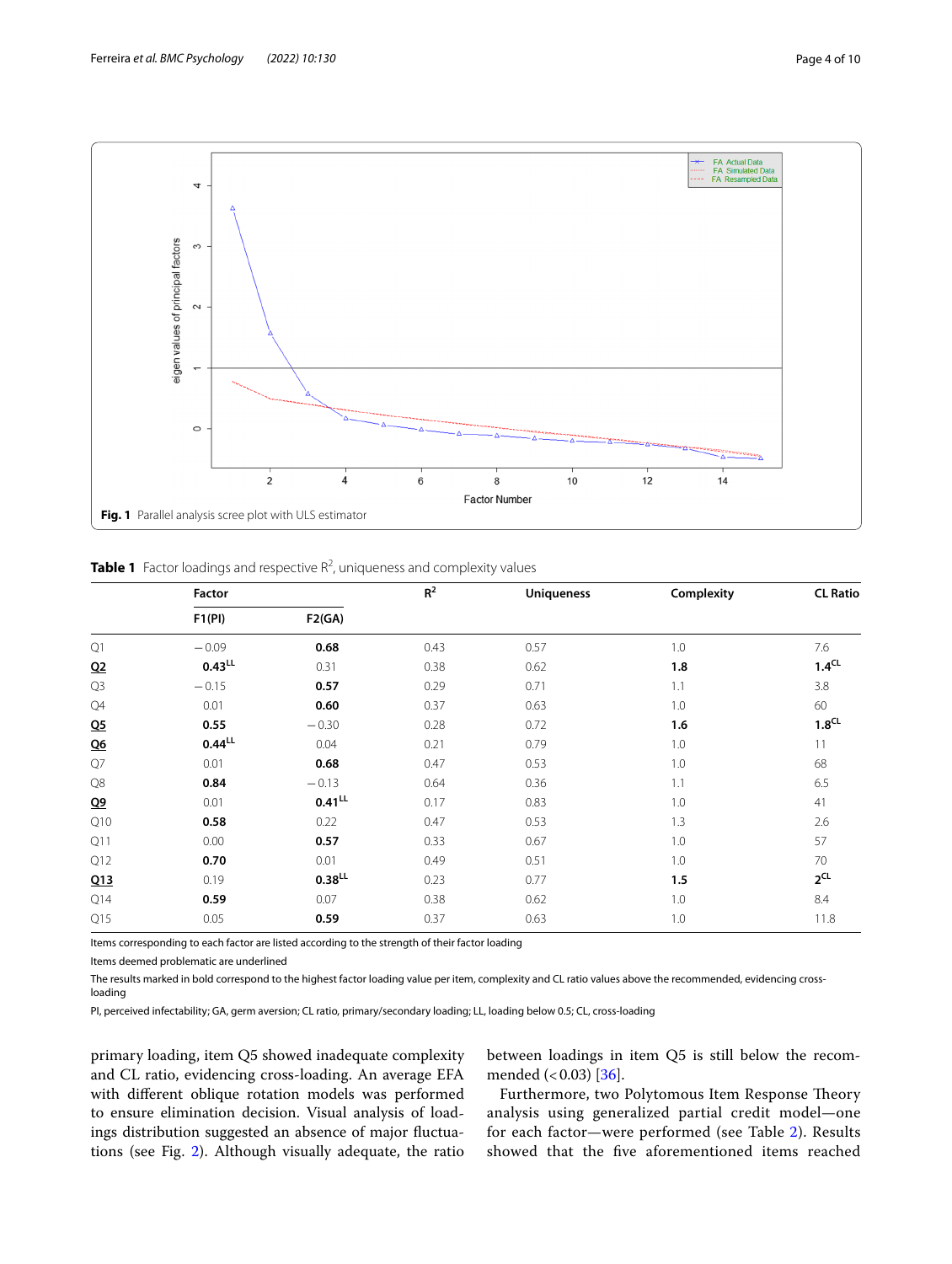

<span id="page-4-1"></span><span id="page-4-0"></span>

| Table 2 Results of the PIRT analysis using Generalized Partial Credit Model per factor |  |  |  |
|----------------------------------------------------------------------------------------|--|--|--|
|----------------------------------------------------------------------------------------|--|--|--|

| Item           | a     | b1       | b2       | b <sub>3</sub> | b <sub>4</sub> | b <sub>5</sub> | b6      |  |
|----------------|-------|----------|----------|----------------|----------------|----------------|---------|--|
| PI             |       |          |          |                |                |                |         |  |
| Q8             | 1.923 | $-1.291$ | 0.412    | 0.555          | 0.648          | 1.405          | 2.168   |  |
| Q10            | 1.113 | $-0.902$ | 1.497    | 0.326          | 2.984          | 0.719          | 2.37    |  |
| Q12            | 1.007 | $-3.341$ | $-0.347$ | 0.101          | 0.368          | 1.232          | 2.045   |  |
| Q14            | 0.7   | $-2.772$ | $-0.5$   | $-0.219$       | 1.044          | 2.667          | 1.377   |  |
| Q <sub>2</sub> | 0.562 | $-1.256$ | 1.656    | 0.281          | 1.997          | 3.852          | 1.318   |  |
| Q6             | 0.425 | $-0.963$ | 3.325    | $-0.416$       | $\overline{2}$ | 6.297          | $-1.44$ |  |
| Q <sub>5</sub> | 0.31  | $-3.701$ | $-0.189$ | $-0.637$       | 2.211          | 0.023          | 2.199   |  |
| GΑ             |       |          |          |                |                |                |         |  |
| Q1             | 1.234 | $-1.891$ | $-1.952$ | $-1.419$       | $-1.734$       | $-0.749$       | 0.476   |  |
| $Q$ 7          | 1.093 | $-0.284$ | 1.034    | 0.75           | 1.149          | 2.399          | 3.239   |  |
| Q15            | 0.513 | 0.298    | 0.961    | $-0.659$       | 2.148          | 3.051          | 0.839   |  |
| Q4             | 0.465 | $-1.704$ | 0.273    | 0.247          | $-0.689$       | 0.237          | 1.611   |  |
| Q11            | 0.449 | $-1.279$ | 0.417    | 1.284          | $-2$           | 2.384          | 0.837   |  |
| Q <sub>3</sub> | 0.422 | $-2.268$ | $-0.802$ | 0.348          | 1.044          | 0.262          | 0.067   |  |
| Q13            | 0.386 | $-3.475$ | 0.881    | 1.476          | 0.234          | 1.961          | 4.371   |  |
| Q <sub>9</sub> | 0.234 | $-1.348$ | 0.674    | 0.614          | 0.395          | 0.104          | 1.327   |  |

Items deemed problematic are underlined

Bold to highlight that they are the factors of the items appearing below

a, discrimination ability; PI, perceived infectability; GA, germ aversion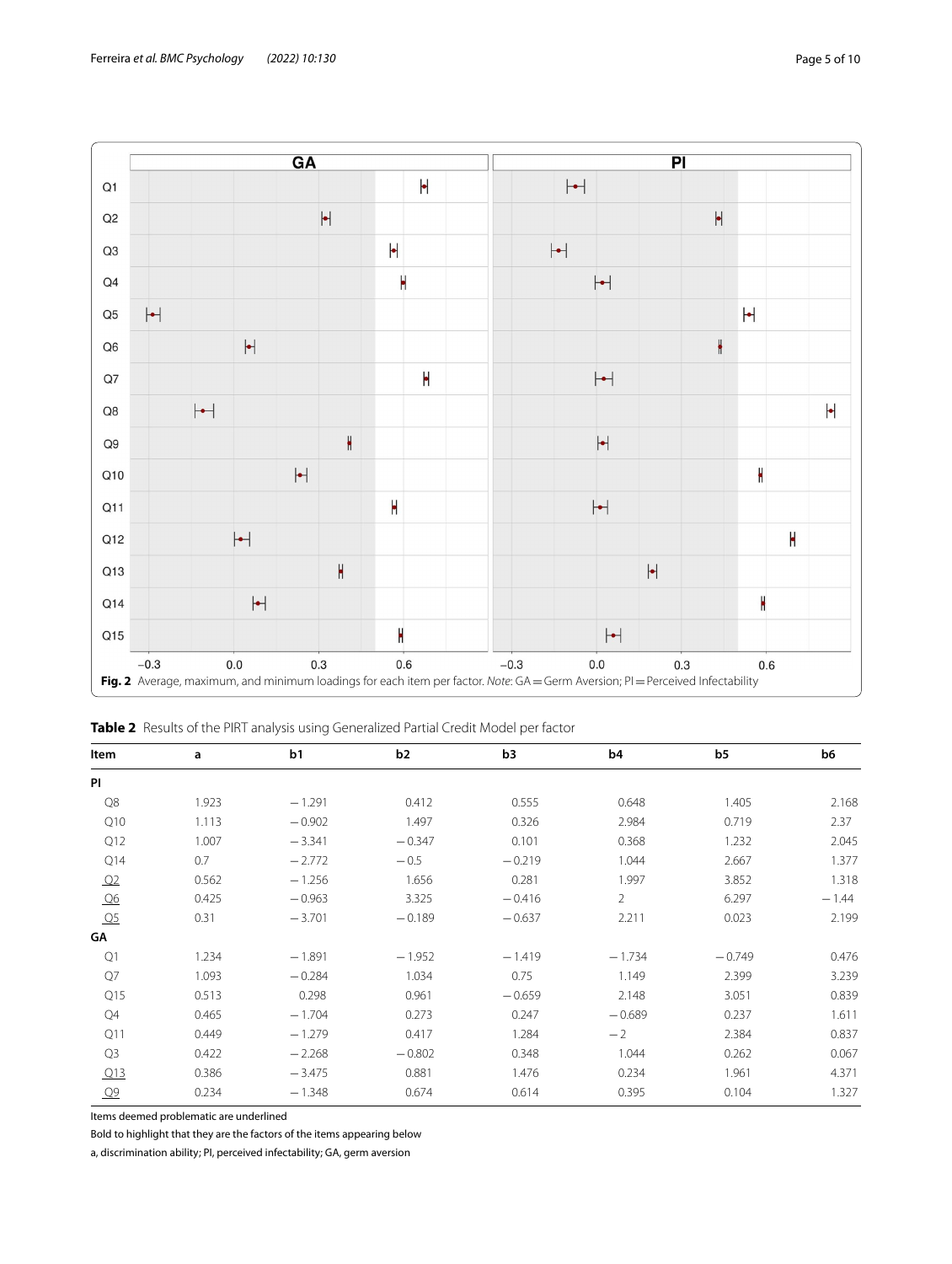discrimination values below the acceptable ( $\geq$  0.70) [[37](#page-9-33)], suggesting that they are not good at discriminating the latent trait and, therefore, supporting their removal.

A CFA with WLSMV was used to confrm the 10-items bifactorial structure obtained from the EFA. Results revealed an acceptable global adjustment,  $\chi^2(34) = 46.68; \text{ CFI} = 0.93; \text{ TLI} = 0.91; \text{ RMSEA} = 0.05,$  RMSEA 90% CI [0.00, 0.09]; SRMR=0.07. Moreover, all items reached high factor weights and appropriate individual reliabilities on latent variables (see Fig. [3](#page-5-0)).

Several CFAs were also compared to verify the factor structure that best fts the data. Apart from the original factor structure, and considering the cultural proximity, structure models from two Spanish studies assessing the



<span id="page-5-1"></span><span id="page-5-0"></span>

|                     | Model 1                                        | Model 2.1<br>Original                        | Model 2.2<br>Spain1                                     | Model 2.3<br>Portugal                                                     | Model 3.1<br>Spain <sub>2</sub>        | Model 3.2<br>Portugal                                      | Model 4.1<br>Spain <sub>2</sub>        | Model 4.2<br>Portugal                                   |  |
|---------------------|------------------------------------------------|----------------------------------------------|---------------------------------------------------------|---------------------------------------------------------------------------|----------------------------------------|------------------------------------------------------------|----------------------------------------|---------------------------------------------------------|--|
|                     | <b>One Factor</b><br><b>PVD</b><br>(all items) | <b>Two Factors</b><br>PI & GA<br>(all items) | <b>Two Factors</b><br>PI & GA<br>(w/o reverse<br>items) | <b>Two Factors</b><br>PI & GA<br>(w/o items<br>Q2, Q5, Q6,<br>Q9 and Q13) | <b>One Factor</b><br>PI<br>(all items) | <b>One Factor</b><br>ΡI<br>(w/o items<br>Q2, Q5 and<br>Q6) | <b>One Factor</b><br>GA<br>(all items) | <b>One Factor</b><br>GΑ<br>(w/o items Q9<br>and $Q13$ ) |  |
| $x^2$ ; $p(df)$     | 237.68;<br>p < .001(90)                        | 147.43;<br>p < .001(89)                      | 34.57;<br>$p=.12(26)$                                   | 46.68;<br>$p = .07(34)$                                                   | 35.97:<br>$p = .001(14)$               | 11.57; p < .01(2)                                          | 17.51;<br>$p=.62(20)$                  | $5.375$ ; $p = .80(9)$                                  |  |
| <b>CFI</b>          | .50                                            | .80                                          | .95                                                     | .93                                                                       | .84                                    | .88                                                        | 1.00                                   | 1.00                                                    |  |
| TLI                 | .42                                            | .77                                          | .93                                                     | .91                                                                       | .76                                    | .63                                                        | 1.02                                   | 1.04                                                    |  |
| RMSEA<br>$(90\%CI)$ | .11(.09,.13)                                   | $.07$ $(.05, .09)$                           | .05(0, .09)                                             | .05(0, .09)                                                               | .11(.07,.15)                           | .19(.09,.30)                                               | 0(0, .06)                              | 0(0, .06)                                               |  |
| <b>SRMR</b>         | .12                                            | .09                                          | .06                                                     | .07                                                                       | .08                                    | .07                                                        | .04                                    | .03                                                     |  |
| Loadings<br>range   | $(.13 \text{ to } .62)$                        | PI (.28 to .75)<br>GA (.42 to .70)           | PI (.47 to .83)<br>GA (.41 to .69)                      | PI (.63 to .75)<br>GA (.52 to .70)                                        | $(.41 \text{ to } .78)$                | $(.61 \text{ to } .79)$                                    | $(.40 \text{ to } .69)$                | $(.55 \text{ to } .67)$                                 |  |
| Items below<br>0.5  | Q3, Q5, Q6, Q8,<br>Q9, Q12, Q13,<br>Q14        | $PI - Q5, Q6$<br>$GA - Q3, Q9$               | $PI - Q6$<br>$GA - Q9$                                  |                                                                           | Q <sub>5</sub>                         |                                                            | Q9, Q13                                |                                                         |  |

WLSMV was used as an estimator for all models

PI, perceived infectability; GA, germ aversion; Spain1, study by Magallares et al. [[39\]](#page-9-34); Spain2, study by Díaz et al. [\[40](#page-9-35)]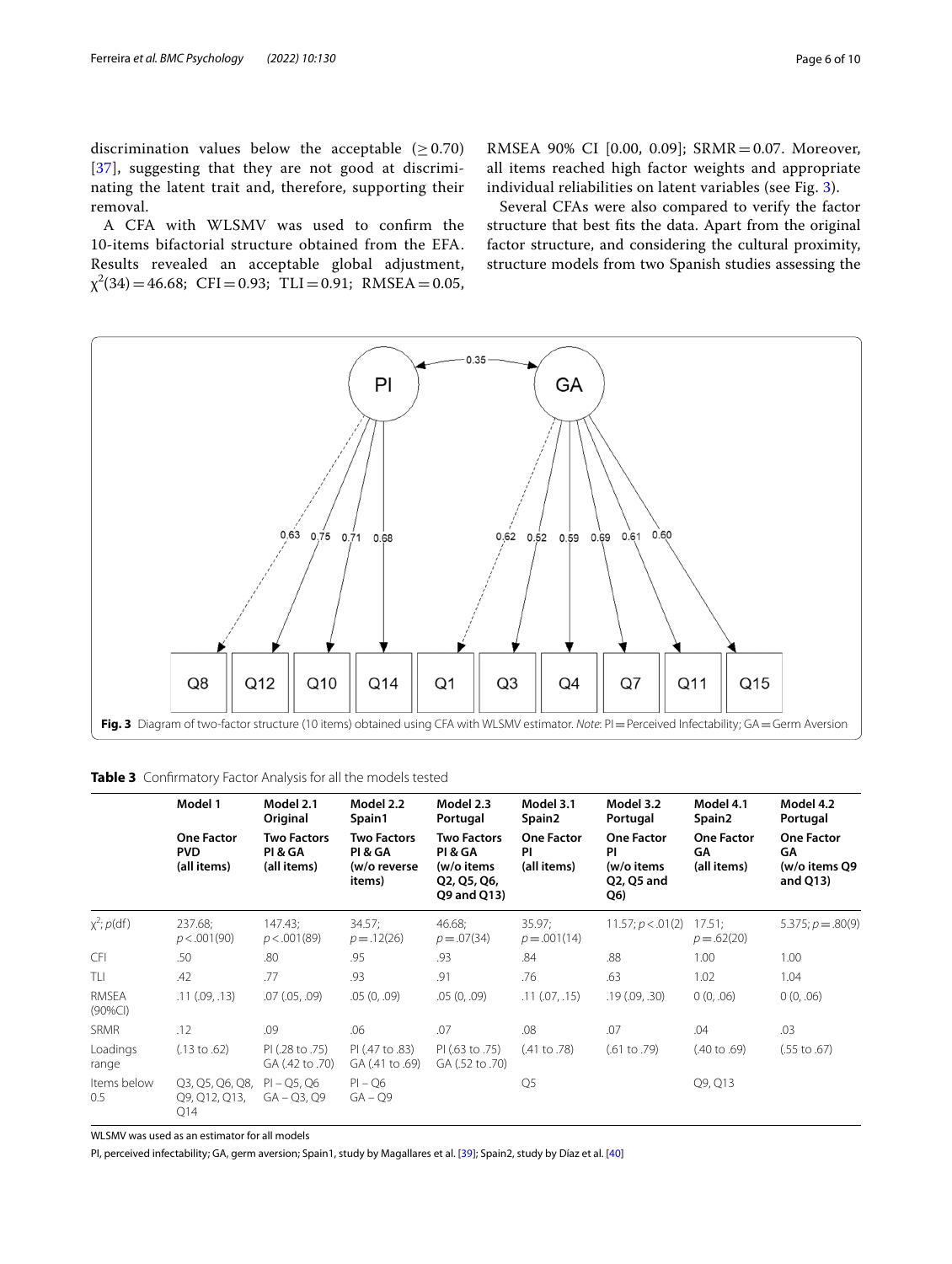psychometric properties of the PVD were tested with our sample. All models are present in Table [3.](#page-5-1)

Models 1, 2.1 and 3.1 obtained inadequate global and local adjustment values. Models 2.2 and 4.1, on the other hand, obtained acceptable values of global adjustment, but inappropriate local adjustment values. The remaining three models (i.e., 2.3, 3.2 and 4.2) reached acceptable values of global and local adjustments. Considering the conceptual framework and the original structure of the PVD, the bifactorial model obtained from the EFA (i.e., model 2.3) was adopted (see Additional fle [2](#page-8-3) for the original and fnal Portuguese version of the scale).

# **Convergent and discriminant validity of PVD factors**

The Average Variance Extracted (AVE) and Composite Reliability (CR) values for both factors were as follows:  $AVE_{PI}=0.41$ ,  $AVE_{GA}=0.33$ ,  $CR_{PI}>0.79$ ,  $CR_{GA}>0.74$ . While these AVE values are below those that are usually regarded as adequate [\[38\]](#page-9-36), Fornell and Larcker [\[34](#page-9-30)] state that if the AVE values are less than 0.5, but the CR values are higher than 0.6, convergent validity of the construct

<span id="page-6-0"></span>**Table 4** Polychoric Correlation Matrix among study variables

is still considered adequate. Furthermore, both CR values are greater than 0.7, supporting the notion of an appropriate construct reliability. Thus, convergent validity of PVD factors was confrmed.

Furthermore, both AVE values were above the square of the correlation between the two factors (0.12), indicating only 12.3% of common information between them and confrming the discriminant validity of the two-factor model [\[34](#page-9-30)].

# **Convergent and discriminant validity of the scale**

Regarding convergent validity, as shown in Table [4](#page-6-0), both PVD subscales signifcantly correlated with DPSS-R subscales, MOCI, MMPI-Hs and NEO-FFI Neuroticism, while DS-R total score, Core Disgust and Contamination-based Disgust subscales only correlated with GA. Furthermore, DPSS-R Disgust Propensity subscale and MOCI correlated more strongly with GA, and MMPI-Hs with PI, as predicted.

Evidence for discriminant validity was also found as DS-R Animal-reminder Disgust, SQ-R15, and NEO-FFI

| <b>Variables</b>                                                 | 1        | $\overline{2}$ | 3        | 4        | 5        | 6        | 7                   | 8      | 9               | 10       | 11       | 12       | 13       | 14                  | 15    | 16    |
|------------------------------------------------------------------|----------|----------------|----------|----------|----------|----------|---------------------|--------|-----------------|----------|----------|----------|----------|---------------------|-------|-------|
| <b>PVD</b>                                                       |          |                |          |          |          |          |                     |        |                 |          |          |          |          |                     |       |       |
| 1. Perceived infectability                                       | (.82)    |                |          |          |          |          |                     |        |                 |          |          |          |          |                     |       |       |
| 2. Germ aversion                                                 | $.27***$ | (.82)          |          |          |          |          |                     |        |                 |          |          |          |          |                     |       |       |
| DPSS-R                                                           |          |                |          |          |          |          |                     |        |                 |          |          |          |          |                     |       |       |
| 3. Disgust propensity                                            | $.25***$ | $.34***$       | (.85)    |          |          |          |                     |        |                 |          |          |          |          |                     |       |       |
| 4. Disgust sensitivity                                           | $.29***$ | $.22*$         | $.50***$ | (.87)    |          |          |                     |        |                 |          |          |          |          |                     |       |       |
| DS-R                                                             |          |                |          |          |          |          |                     |        |                 |          |          |          |          |                     |       |       |
| 5. Core disgust                                                  | .04      | $.28***$       | $.31***$ | $.40***$ | (.81)    |          |                     |        |                 |          |          |          |          |                     |       |       |
| 6. Animal-reminder disgust                                       | .02      | .11            | $.20*$   | $.39***$ | $.68***$ | (.82)    |                     |        |                 |          |          |          |          |                     |       |       |
| 7. Contamination-based                                           | .12      | $.41***$       | .16      | $.25***$ | $.54***$ | $.37***$ | (.58 <sup>a</sup> ) |        |                 |          |          |          |          |                     |       |       |
| 8. Total                                                         | .00      | $.28***$       | $.28***$ | $43***$  | $93***$  | $.86***$ | $.66***$            | (.89)  |                 |          |          |          |          |                     |       |       |
| <b>MOCI</b>                                                      |          |                |          |          |          |          |                     |        |                 |          |          |          |          |                     |       |       |
| 9. Total                                                         | $.39***$ | $.42***$       | $43***$  | $35***$  | $.18^*$  | .12      | $.25***$            | $.20*$ | (.86)           |          |          |          |          |                     |       |       |
| <b>SQ-R15</b>                                                    |          |                |          |          |          |          |                     |        |                 |          |          |          |          |                     |       |       |
| 10. Total                                                        | .12      | .09            | $.38***$ | $.27***$ | $.30***$ | $.18*$   | .15                 |        | $.27***$ .37*** | (.89)    |          |          |          |                     |       |       |
| MMPI-Hs                                                          |          |                |          |          |          |          |                     |        |                 |          |          |          |          |                     |       |       |
| 11. Total                                                        | $.32***$ | $.23***$       | $.41***$ | $.27***$ | .13      | .14      | .10                 | .15    | $.52***$        | $.29***$ | (.94)    |          |          |                     |       |       |
| NEO-FFI                                                          |          |                |          |          |          |          |                     |        |                 |          |          |          |          |                     |       |       |
| 12. Neuroticism                                                  | $.26***$ | $.17*$         | $.32***$ | 35***    | $20*$    | .12      | .11                 | $.18*$ | $.54***$        | $.37***$ | $.57***$ | (.88)    |          |                     |       |       |
| 13. Extraversion                                                 | .15      | .11            | .10      | .01      | .06      | .11      | $-.07$              | .06    | $.24***$        | $-.08$   | $.25***$ | $.45***$ | (.84)    |                     |       |       |
| 14. Openness                                                     | .02      | .02            | .07      | $.17*$   | .07      | $-.12$   | $-.07$              | .10    | .11             | $-.23**$ | .14      | $.21*$   | $.27***$ | (.63 <sup>b</sup> ) |       |       |
| 15. Agreeableness                                                | $.21***$ | .07            | .17      | .08      | .10      | .17      | $-.08$              | .10    | $.24*$          | $-.10$   | $.27*$   | $.20*$   | $.26***$ | $.22*$              | (.80) |       |
| 16. Conscientiousness                                            | .08      | $.24***$       | .00      | .06      | .04      | .11      | .09                 | .09    | .05             | $-.08$   | .14      | $.25***$ | $.19*$   | .09                 | .14   | (.89) |
| Ordinal alphas are presented in parenthesis on the diagonal avis |          |                |          |          |          |          |                     |        |                 |          |          |          |          |                     |       |       |

Ordinal alphas are presented in parenthesis on the diagonal axis

\*\*\**p*<.001; \*\**p*<.01; \**p*<.05

<sup>a</sup> Average Polychoric R = .21

<sup>b</sup> Non-ordinal alpha = .72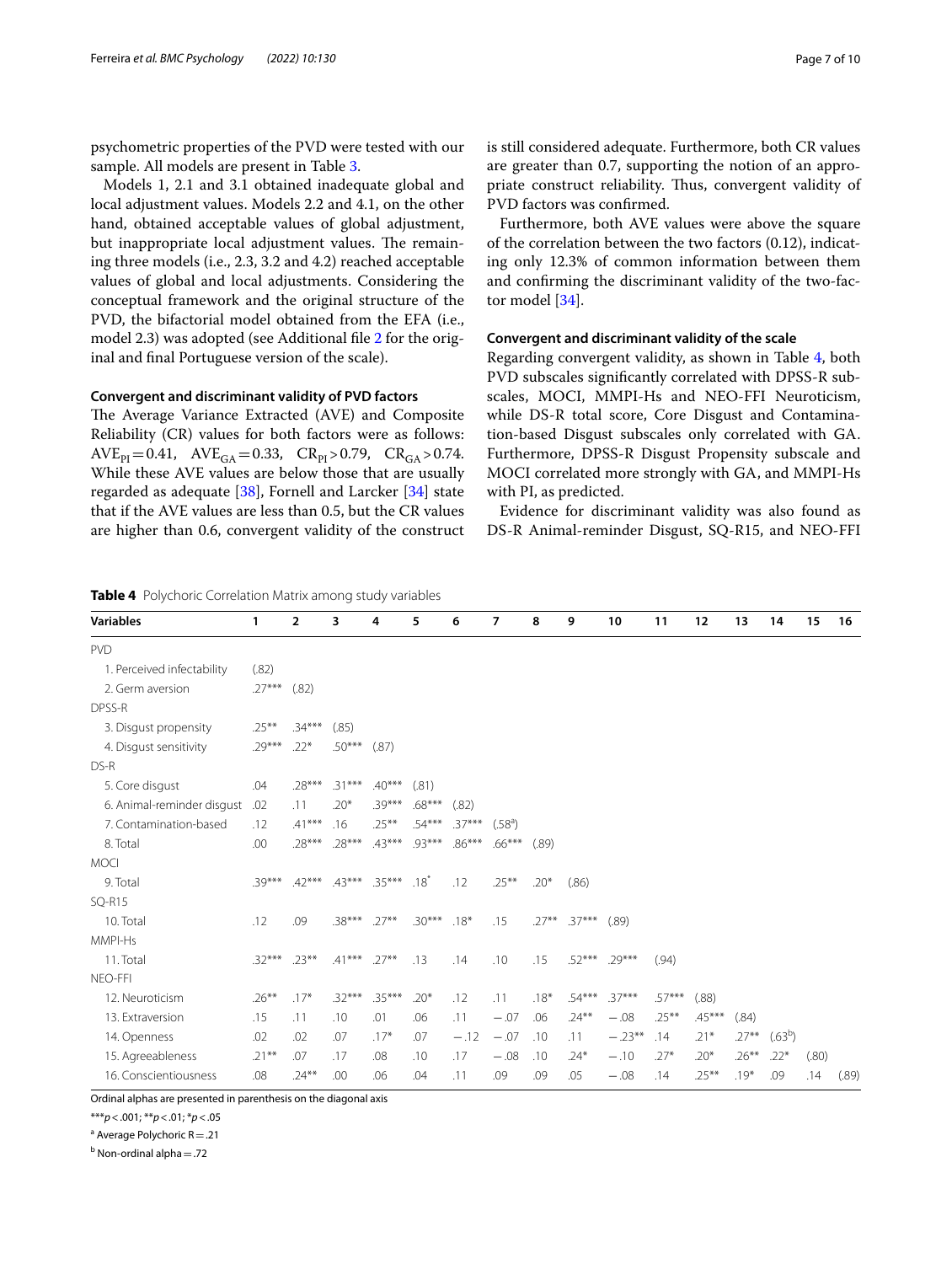Extraversion and Openness subscales did not signifcantly correlate with PVD factors. Likewise, NEO-FFI Agreeableness and Conscientiousness subscales showed low correlations with PI and GA, respectively.

# **Reliability**

Both factors showed good levels of internal consistency [[41\]](#page-9-37), Ordinal Cronbach's  $\alpha_{PI}=0.82$ , G6(smc)<sub>PI</sub>=0.81 Median  $r_{PI}=0.54$ , Ordinal Cronbach's  $\alpha_{GA}=0.82$ ,  $G6(smc)_{GA} = 0.80$ , Median  $r_{GA} = 0.45$ .

# **Discussion**

The present study explored the psychometric properties of the PVD with a nonclinical sample of the Portuguese population. Results support the bifactorial structure proposed by several authors (e.g., [[39](#page-9-34), [42](#page-9-38)]), including Duncan and colleagues, which measures two conceptually distinct factors modestly intercorrelated: Perceived Infectability and Germ Aversion. Accordingly, PI seems to be more associated with rational appraisals, while GA reflects behavioral and emotional reactivity  $[8]$  $[8]$ .

Although the original scale was comprised of 15 items, fve problematic items were identifed and, consequently, removed. Further analysis confrmed that these items did not refect the latent factor they were supposed to be measuring. Regarding items Q5 and Q13, their reverse wording, which makes them harder to comprehend, might have been precluding participants from fully understanding their contents and causing the respective problematic loadings. In fact, both items have also been removed in other validation studies  $([40], e.g., [43])$  $([40], e.g., [43])$  $([40], e.g., [43])$  $([40], e.g., [43])$  $([40], e.g., [43])$ . Furthermore, while most GA items mention behaviors or stimuli that, although from a broad spectrum, are commonly associated with disease (e.g., sharing a water bottle, washing/dirty hands), Q9's content (i.e., wearing used clothes) appears to be the least directly disease-related item, which might explain the low loadings found. Likewise, despite sharing similar wording and content with the rest of the PI items, Q2 and Q6 still reached inadequate loadings. As the remaining items adequately measure the construct, both items were removed. Finally, another possible explanation is that the problematic loadings of all these items, from a conceptual point-of-view, may reflect cultural differences related to the prevalence of infectious diseases in diferent locations [\[8\]](#page-9-5).

Thus, the aforementioned exclusion led to a stronger scale structure, when compared to various other models, with adequate goodness-of-ft indices, evidence for convergent and discriminant validity and good internal consistency levels for both factors. In particular, the GA factor obtained a reliability score higher than the one commonly found in the literature (e.g., [\[8](#page-9-5), [43\]](#page-9-39)).

Evidence for convergent validity of the scale was also found. First, both DPSS-R subscales positively correlated with PVD factors, with DPSS-R Disgust Sensitivity subscale correlating more strongly with PI, and DPSS-R Disgust Propensity subscale with GA. In fact, disgust propensity refers to how easily people respond with disgust and is more associated with avoidant action tendencies to repugnant materials, whereas disgust sensitivity is concerned with how unpleasant the experience of disgust really is and is linked with more general emotional sensitivity [[44,](#page-9-40) [45](#page-9-41)]. Accordingly, if we look at the items from both PVD subscales, GA items involve actions (e.g., sharing a water bottle), while PI items include thoughts/ beliefs about developing an infectious disease (e.g., higher susceptibility). Thus, these results add to the literature by suggesting that PI is more strongly related to disgust sensitivity and confrm the predicted link between GA and disgust propensity. Likewise, as a measure of disgust propensity, DS-R was expected to correlate with both PVD factors, albeit more strongly with GA. However, only a positive and signifcant correlation was found for the latter. This correlation was found for the total score, and both Core Disgust and Contamination-based Disgust subscales (both related to threat of infection)  $[46]$  $[46]$ . These results provide further evidence of the link between disgust propensity and GA and, more notably, highlight the conceptual distinction between both PVD factors.

A positive and signifcant correlation between both PVD factors and MMPI-Hs, MOCI and NEO-FFI Neuroticism was also found, as predicted, further corroborating the convergent validity of the scale. In particular, MMPI-Hs was found to correlate more strongly with PI, not surprisingly given that both constructs measure beliefs about disease. Conversely, GA correlated more strongly with both MOCI, as expected, and NEO-FFI Neuroticism. Interestingly, positive correlations between MOCI and both DS-R Core Disgust and Contaminationbased Disgust subscales (i.e., disgust propensity measures correlated with GA) were also found. Taken together, these fndings suggest that obsessive–compulsive symptoms may be tied to GA through disgust propensity, which is in line with a recent study that suggested that GA plays a mediator role between disgust propensity and contamination-based OCD  $[47]$  $[47]$  $[47]$ . Thus, our results corroborate the connection between these constructs even further. Finally, the positive correlation found between NEO-FFI Neuroticism and both PVD factors supports the fndings of Duncan and collaborators [[8\]](#page-9-5), but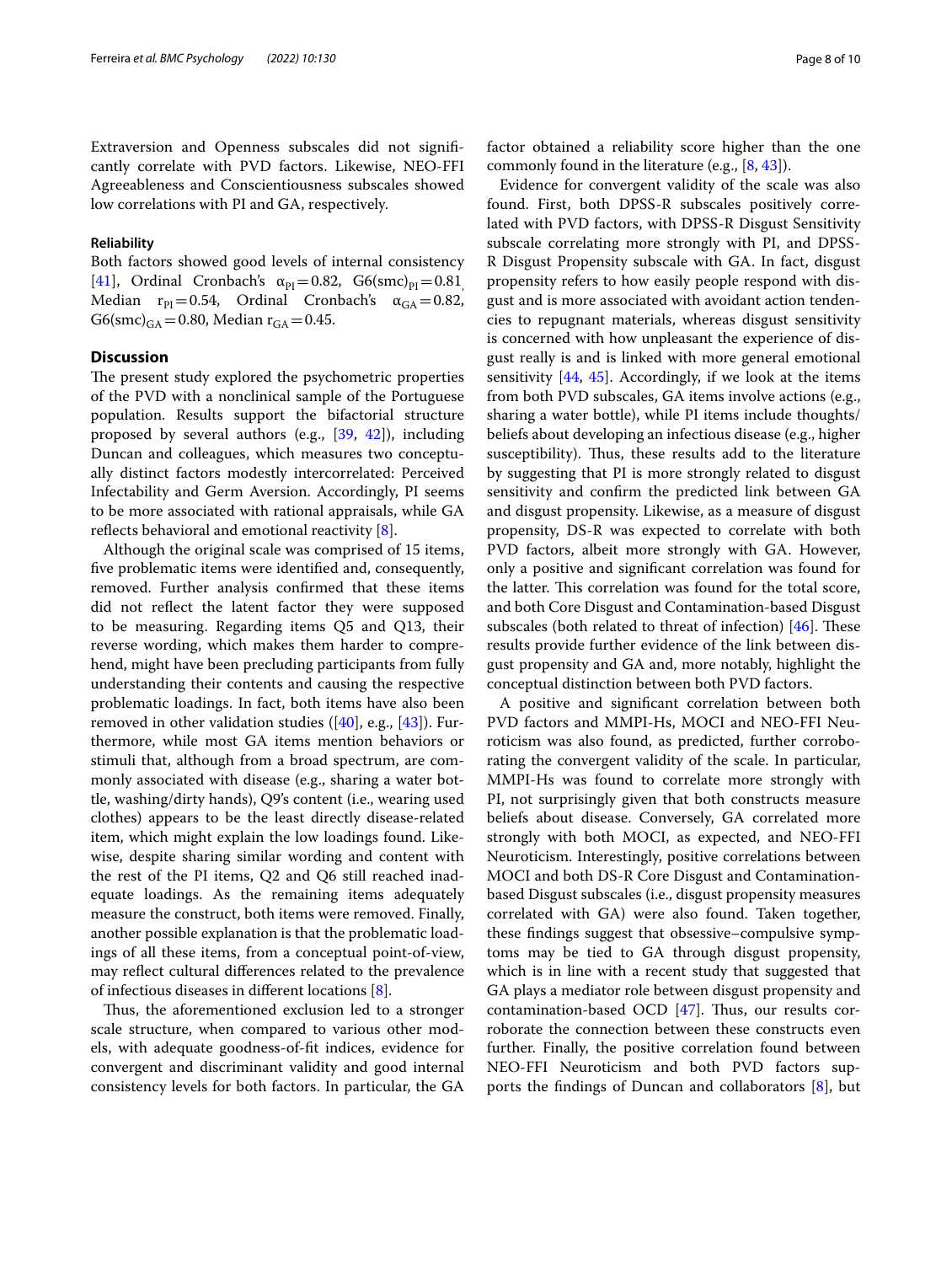contradicts those of Díaz et al. [\[40\]](#page-9-35). Since neuroticism is characterized by a tendency to experience negative emotions and psychological distress [[21\]](#page-9-17), the stronger correlation found for GA might be explained by this factor's latent association with emotional reactivity.

Regarding the discriminant validity of the scale, DS-R Animal-reminder Disgust, SQ-R15, and NEO-FFI Extraversion and Openness subscales were not correlated with PVD factors, as predicted. Likewise, low correlations were found between PVD factors and NEO-FFI Agreeableness and Conscientiousness. Thus, these results provide further evidence of the PVD's discriminant validity.

Despite the encouraging results, this study has some limitations, like the use of a nonclinical university sample and the high proportion of women, which limits the generalizability of the fndings. Furthermore, cultural diferences are infuenced by the prevalence of infectious diseases and, thus, might be implicated in one's perceived vulnerability to disease [[8\]](#page-9-5). Consequently, our results might only be representative of regions with similar geographies or climates. Future research should use a more diverse and gender-balanced sample to further extend these results. Using a clinical sample would also be valuable to explore how one's own health (physical or psychological) might infuence perceived vulnerability to disease. Lastly, temporal stability analysis should also be explored.

# **Conclusion**

Individual diferences in perceived vulnerability to infectious diseases are involved in disease avoidance responses and have implications for various psychological outcomes. This research aimed to analyze the psychometric properties of the PVD for the Portuguese population. Overall, the 10-items bifactorial solution of the European-Portuguese PVD appears to be a reliable and valid measure of one's perceived vulnerability to disease. Thus, this instrument may offer a significant contribute to study social cognition and behavioral processes related to disease avoidance.

#### **Abbreviations**

AVE: Average Variance Extracted; BIS: Behavioral Immune System; CFA: Confrmatory Factor Analysis; CFI: Comparative Fit Index; CL: Cross-loading; CR: Composite Reliability; DPSS-R: Disgust Propensity and Sensitivity Scale-Revised; DS-R: Disgust Scale-Revised; EFA: Exploratory Factor Analysis; GA: Germ Aversion; KMO: Kaiser–Meyer–Olkin Measure of Sampling Adequacy; MMPI-2 Hs: Minnesota Multiphasic Personality Inventory–2 Hypochondria subscale; MOCI: Maudsley Obsessive Compulsive Inventory; NEO-FFI: NEO-Five Factor Inventory; PI: Perceived Infectability; PVD: Perceived Vulnerability to Disease Questionnaire; RMSEA: Root Mean Square Error of Approximation; SPQ-R15: Spider Phobia Questionnaire-Revised; SRMR: Standardized Root-Mean-Residual; TLI: Tucker-Lewis Index; ULS: Unweighted Least-squares Estimator; WLSMV: Weighted Least-square-mean and Variance Adjusted Estimator;  $\chi^2$ : Chi-square.

# **Supplementary Information**

The online version contains supplementary material available at [https://doi.](https://doi.org/10.1186/s40359-022-00838-0) [org/10.1186/s40359-022-00838-0](https://doi.org/10.1186/s40359-022-00838-0).

<span id="page-8-3"></span><span id="page-8-2"></span>**Additional fle 1**: Full analysis outline and results.

**Additional fle 2**: Original and Portuguese PVD items.

# **Acknowledgements**

The authors would like to thank the participants of the study.

### **Author contributions**

JF: Conceptualization, Methodology, Software, Investigation, Writing—Review & Editing. ACM: Formal analysis, Writing—Original Draft, Writing—Review & Editing. PB-H: Software, Formal analysis, Writing—Review & Editing. LA: Conceptualization; Methodology. CFS: Supervision. SCS: Conceptualization, Writing—Review & Editing, Supervision. All authors read and approved the fnal manuscript.

# **Funding**

This research was supported by the Portuguese Foundation for Science and Technology [Grant numbers SFRH/BD/85376/2012 and SFRH/ BD/137993/2018]. The funders had no role in study design, data collection and analysis, decision to publish, or preparation of the manuscript.

#### **Availability of data and materials**

The dataset and additional materials supporting the conclusions of this article are available in the Open Science Framework repository, through a view-only link at https://osf.io/hb48s/?view\_only=[c6bf2dfabd784a89977151c46581c6](https://osf.io/hb48s/?view_only=c6bf2dfabd784a89977151c46581c62a) [2a.](https://osf.io/hb48s/?view_only=c6bf2dfabd784a89977151c46581c62a)

# **Declarations**

#### **Ethics approval and consent to participate**

The study was approved by the Ethics Committee of the University of Aveiro. Participation in the study was voluntary and anonymous. The informed consent was obtained from all subjects. All methods of the study were carried out in accordance with the Declaration of Helsinki and the standards of the American Psychological Association.

#### **Consent for publication**

Not applicable.

**Competing interests**

The authors have no relevant fnancial or non-fnancial interests to disclose.

#### **Author details**

1 CINTESIS@RISE, Department of Education and Psychology, University of Aveiro, Aveiro, Portugal. <sup>2</sup> William James Center for Research, University of Aveiro, Aveiro, Portugal. <sup>3</sup> Department of Education and Psychology, University of Aveiro, Campus Universitário de Santiago, 3810-193 Aveiro, Portugal. Mind - Instituto de Psicologia Clínica e Forense, Lisbon, Portugal.

# Received: 29 November 2021 Accepted: 13 May 2022 Published online: 22 May 2022

## **References**

- <span id="page-8-0"></span>1. Murray DR, Prokosch ML, Airington Z. PsychoBehavioroimmunology: connecting the behavioral immune system to its physiological foundations. Front Psychol. 2019;10:1–7.
- <span id="page-8-1"></span>2. Schaller M. The behavioural immune system and the psychology of human sociality. Philos Trans R Soc B Biol Sci. 2011;366(1583):3418–26.